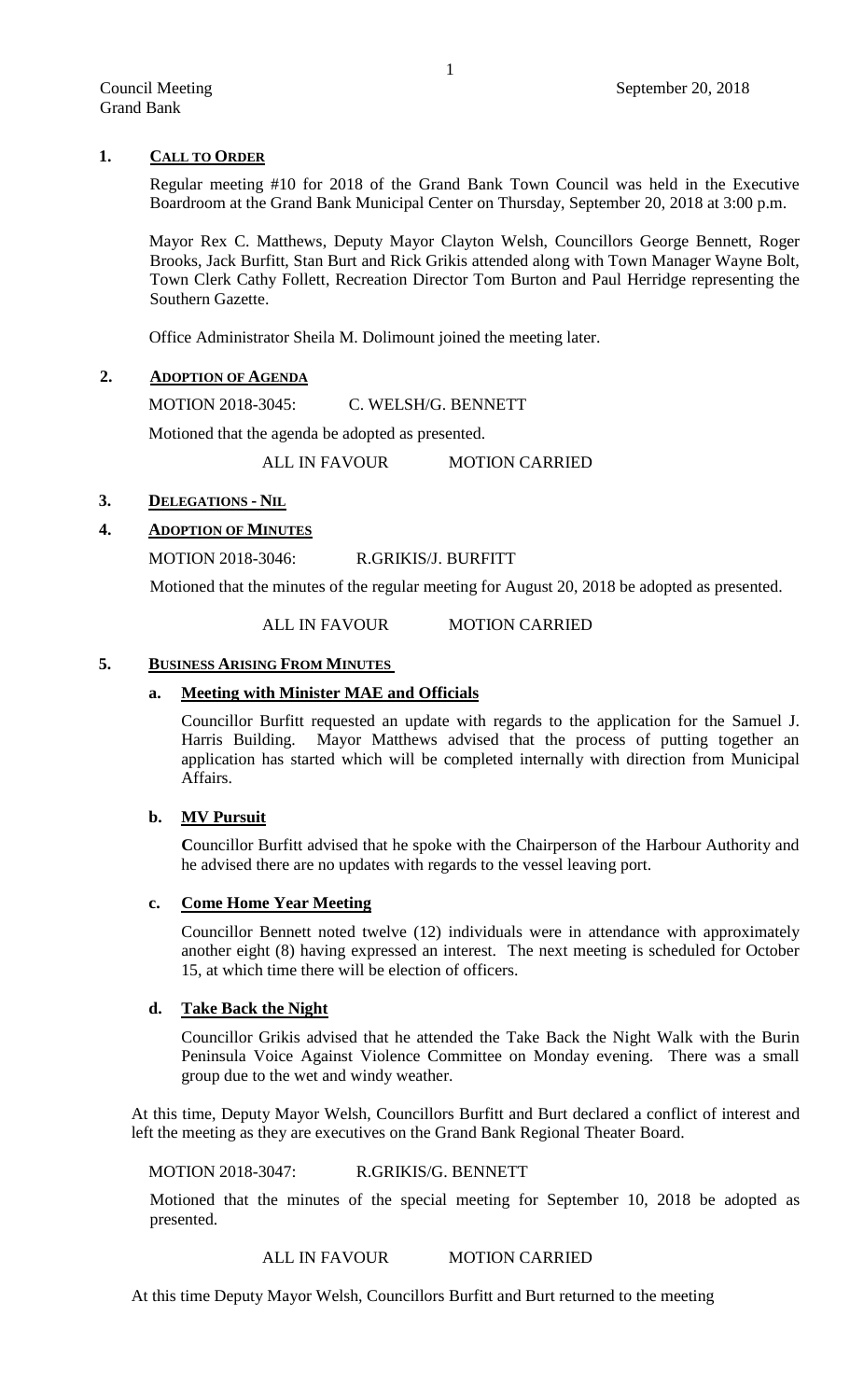# **6. INCOMING CORRESPONDENCE FOR ACTION**

## **a. Complaint**

Received a complaint regarding scheduling of a private event at the Swimming Pool. Recreation Director Burton advised he met with the individual and held a lengthy discussion. As well, he spoke with pool staff and summer festival staff. The individual was satisfied with the action taken and the suggested recommendations for next season.

## **b. Grand Bank Development Corporation**

Received an invitation to the 2018 Annual Tradeshow and Holiday Fair on October 12-13. It was agreed that Deputy Mayor Welsh would attend on behalf of council.

# **c. Corella Coombs**

Received a letter advising she will holding a walk for the Children's Wish Foundation on October 20, 2018. It was agreed that the town would advertise.

### **7. INCOMING CORRESPONDENCE FOR INFORMATION**

# **a. SNC - Lavalin**

Received a letter regarding suspected contaminated fill at the municipal garage.

### **b. Northbridge Insurance**

Received a policy amendment for the sale of the town's truck.

#### **c. The Town of Fortune**

Received a letter requesting a meeting to discuss the Regional Water Distribution Agreement.

### **d. Grand Bank Volunteer Fire Department**

Received minutes for the May 2, 2018 meeting.

### **e. Thank you**

- a. Received a thank you card from Jim and Ethel Brown for the Anniversary clock.
- b. Received a thank you card from the S. Beckley Health Care Center regarding the Town's sponsoring the BBQ to help support the Blue Crest Bus Fundraiser.

# **f. Fire and Emergency Services**

Received the Fire Commissioner Letter and poster for Fire Prevention Week, which is October 7-13, 2018.

### **g. Municipalities Newfoundland and Labrador**

- a. Received an email regarding the MNL Annual Convention & Trade Show on October 4-5, 2018.
- b. Received an email regarding the Premier's Forum. Call for regional nominations deadline is October 3, 2018.

#### **h. Canada Revenue Agency**

Received an information package from the outreach and community volunteer income tax program. They requested we post on our email system and bulletin board to help find volunteers to help individuals who are unable to prepare their own income tax and benefit returns.

## **8. COMMITTEE REPORTS**

#### **a. Finance Committee**

Councillor Burt, Committee Chairperson, presented a written report of a meeting the Committee held on September 10, 2018.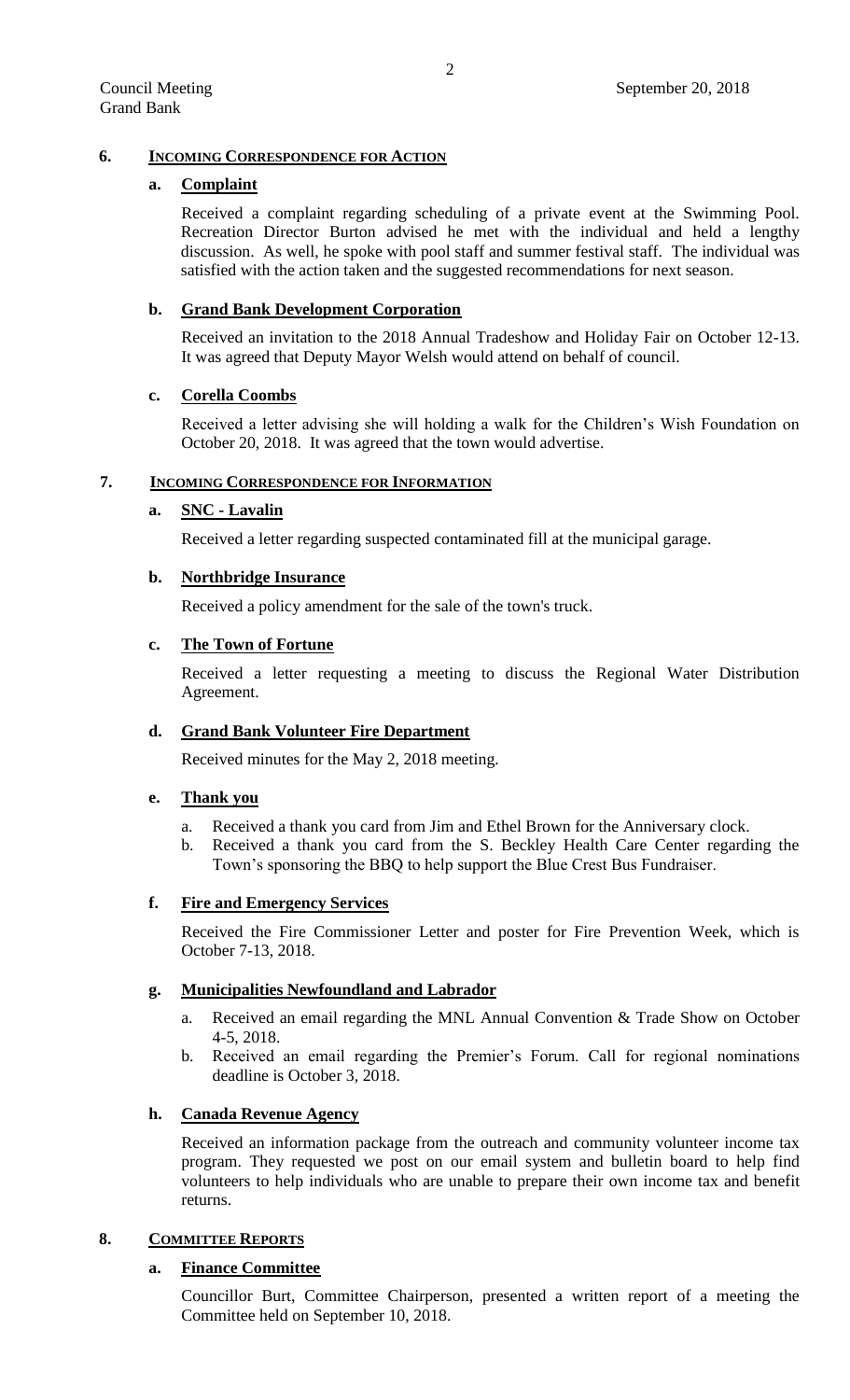MOTION 2018-3048: S. BURT/R. GRIKIS

Motioned that the Finance Committee report of September 10, 2018 be accepted as presented.

#### ALL IN FAVOUR MOTION CARRIED

### **b. Development Committee**

Deputy Mayor Welsh, Committee Chairperson, presented a written report of a meeting the Committee held on September 12, 2018.

MOTION 2018-3049: C. WELSH/R. BROOKS

Motioned that the Development Committee report of September 12, 2018 be accepted with the addition to item 6, for repairs to the swimming pool roof.

ALL IN FAVOUR MOTION CARRIED

Deputy Mayor Welsh, Committee Chairperson, presented a written report of a meeting the Committee held on September 17, 2018.

#### MOTION 2018-3050: C. WELSH/J. BURFITT

Motioned that the Development Committee report of September 17, 2018 be accepted as presented.

#### ALL IN FAVOUR MOTION CARRIED

#### **9. OLD BUSINESS**

#### **a. MNL Convention**

It was agreed that Councillors Burfitt and Burt would represent council at the annual convention in Gander.

### **b. Old Road**

Town Manager Bolt advised that a report has been received regarding the analysis of the asphalt. A meeting will be arranged with the contractor and engineer in the near future to discuss how to implement the recommendations and how they plan to move forward.

#### **c. Municipal Garage**

Town Manager Bolt advised that a report has been received regarding the analysis of the soil at the Municipal Garage. The soil doesn't require further testing and the contractor will be back on site on Monday. He further advised that there was no additional cost to the town.

## **d. Downtown Redevelopment**

Town Manager Bolt advised that a second call was made and only one (1) tender was received and it was over double the estimated cost. The engineers will talk to the contractor and see why the amount was so high. A revised tender will be developed and will be more specific. The tender will be extended to 6-8 weeks to ensure contractor have ample time to complete. No work will be started until next spring. The partners agreed that the funding will remain in place and the deadline will be extended to December 31, 2019. It was agreed that citizens would be advised of the delay. Town Manager Bolt was asked to check to see if the demolition of the building the town acquired on Church Street can be completed by the town.

#### **e. Nature Trail Update**

Recreation Director Burton advised that the maintenance crew is finishing up work on the nature trail today. He noted there have been a lot of positive comments from citizens. Maintenance crew spent approximately three (3) weeks fixing areas, putting in 10-12 drainage pipes, fixing rails and landings, installing boardwalks. It was agreed that signage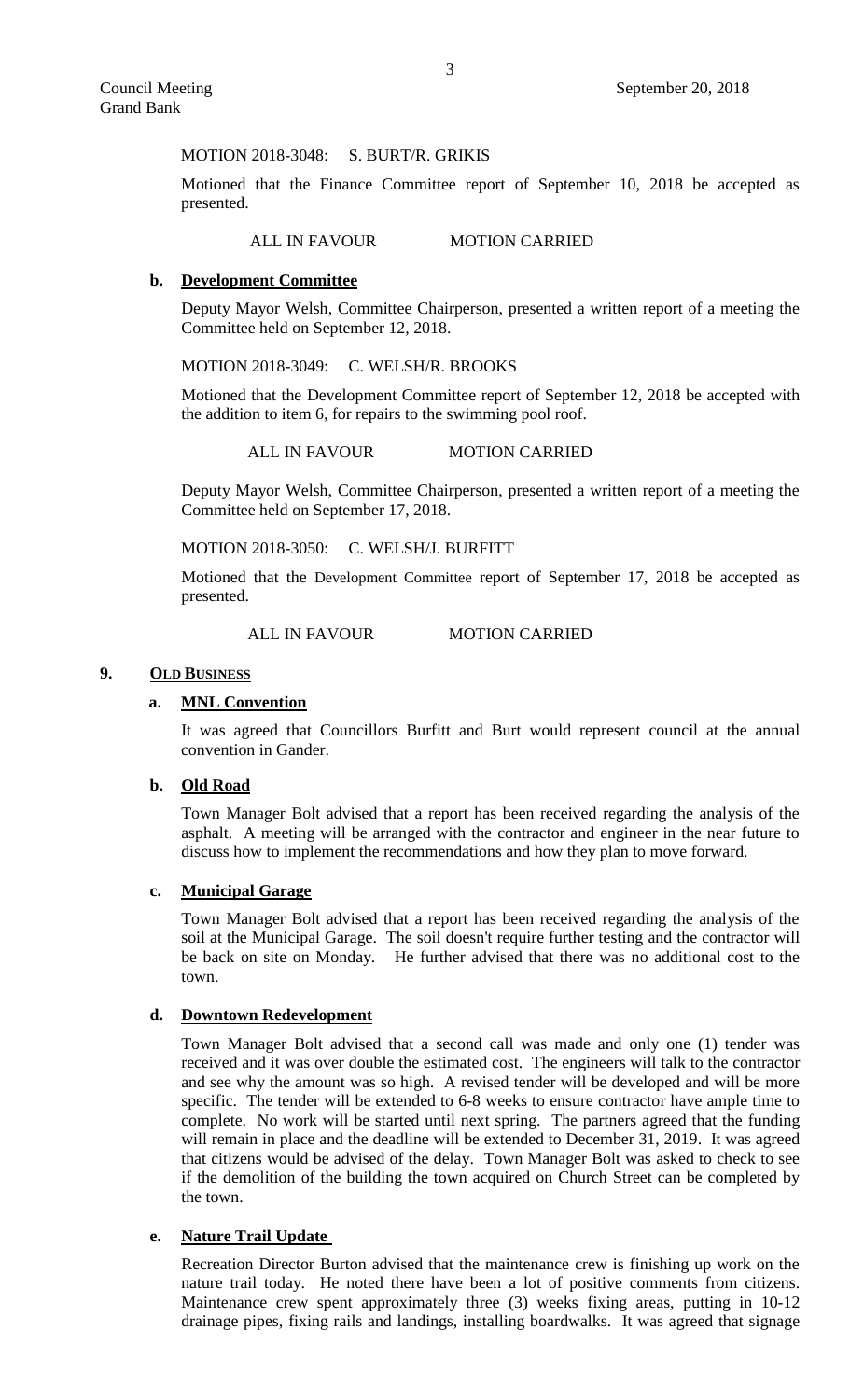is needed as well as more Class A. Councillor Burfitt suggested that a request be forwarded to the Grand Bank Development Corporation regarding investing in signage for the trail

## **10. NEW BUSINESS**

### **a. Meeting with Dynamic Air**

Mayor Matthews noted that a meeting has been arranged with officials from Dynamic Air on Tuesday, September 25 at 11:00 am.

### **b. Live at Heart**

Mayor Matthews noted a very positive meeting was recently held last week with organizers for Live at Heart for the Burin Peninsula. They are requesting some financial support. It was agreed that the Finance Committee would review and provide financial support. It was agreed that council would support the event where possible. Councillor Burfitt noted that it was suggested that the Bait Depot could be used in conjunction with theater, however the theater's agreement with the Town expires September 30.

### **c. Capital Works Submission 2019**

Mayor Matthews advised a new program is being developed and hopefully the Town will get its share of funding. Town Manager Bolt advised the Town's top priorities are: extension on the intake and repairs to the dam; water and sewer for Marine Drive (entrance to museum to entrance to Mistywave); feasibility study for town hall; demolition of Samuel J. Harris Building (Seaking) and a paving program.

A discussion was held regarding the ditching of the land on the back of Dunton Street. Town Manager Bolt advised that this isn't a capital works project it is still on the schedule to be completed this fall by town employees.

# **d. Marine Hike**

Mayor Matthews noted the sign states, "The Public is advised that due to safety concerns. The Marine Hike is NOT to be used until further notice", however this isn't the Town's property so the Town can't say not to use it.

#### MOTION 2018-3051: S. BURT/R. GRIKIS

Motioned that the sign at the entrance to the Marine Hike be removed.

#### ALL IN FAVOUR MOTION CARRIED

Recreation Director was given direction to determine what is needed to upgrade the town's trails and to find sources of funding. It was noted that the Town of Eastport just received sizeable funding for their trail.

Recreation Director Burton advised that a report was completed on the trails a few years ago. It was agreed that the report would be copied for all councillors.

### **e. Wharf Announcement**

Mayor Matthews noted that the \$1.3 million that was recently announced for the wharf was to complete the first phase. Currently there are no plans for any further upgrades to the wharf which was supposed to be phase 2.

# **f. Appointments to Come Home Year Committee**

Mayor Matthews noted that Deputy Mayor Welsh and Councillor Bennett will be the Town's liaisons on the Come Home Year Committee.

# **g. Heritage District By-Law**

Mayor Matthews noted that a lot of work has been done by the committee on the by-laws.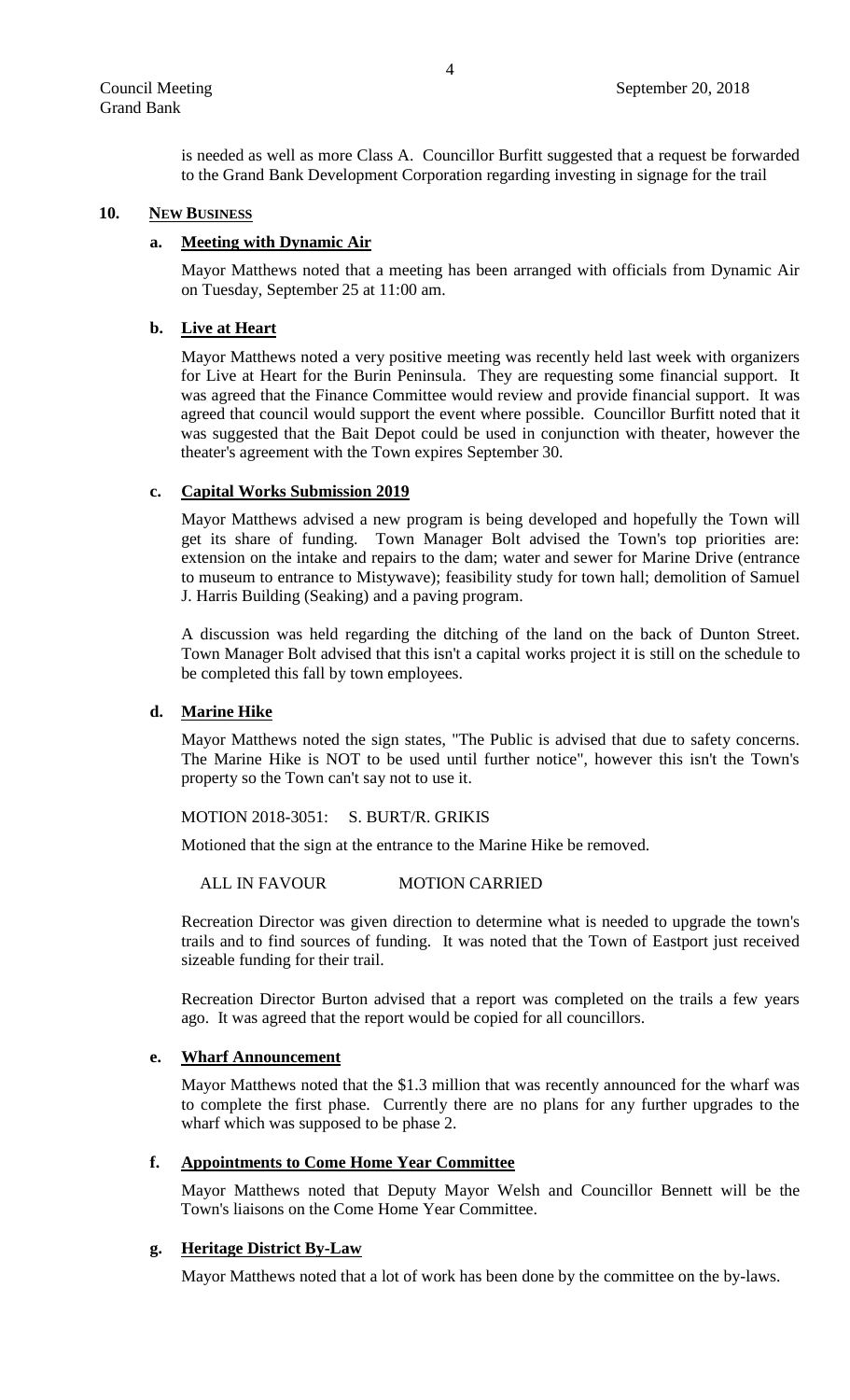MOTION 2018-3052: G. BENNETT/R. GRIKIS

Motioned that the Heritage District By-law be adopted.

ALL IN FAVOUR MOTION CARRIED

### 11. **COUNCILLORS FORUM**

At this time, Office Administrator Dolimount entered the meeting.

### **a. Dumpsters**

Mayor Matthews noted that during the collection on September  $15<sup>th</sup>$  there ended up being a long line up. He also advised that in total six (6) dumpsters were filled.

#### MOTION 2018-3053: C. WELSH/R. GRIKIS

Motioned that in the future, two (2) operators would assist with the loading of the dumpsters.

ALL IN FAVOUR MOTION CARRIED

# **b. Street Lights**

Mayor Matthews advised that currently there are approximately twelve (12) lights out around town. It was agreed that an email would be forwarded to our residents reminding them to report if a street light is out to the town office.

# **c. Cleanliness & Tidiness**

Mayor Matthews noted that several positive comments were received regarding the maintenance around town. Thank you to the maintenance staff was expressed for taking such pride in the town.

# **d. Clam Quota**

Councillor Brooks noted it was nice to see the ethics report regarding Minister LeBlanc. He further noted that 88% of the people of Newfoundland and Labrador thinks that Minister LeBlanc should resign. Councillor Burt noted that the ethics committee should order the Minister to repay costs to the Town.

# **e. Roaming Animals**

Councillor Brooks noted that he has received several concerns about cats roaming. Mayor Matthews noted that citizens can call the Town Office and request that a cat cage be placed on their property.

# **f. Operating a Day Business**

Councillor Burfitt questioned if anyone that sets up in the town selling items from their vehicles is charged a fee. Town Clerk Follett advised these vendors are charged a \$75 fee.

# **g. Land next to Meade's Shed**

Councillor Burfitt noted that Mr. Meade has the land leveled off next to his shed on Marine Drive. He noted that the Harbour Authority was under the impression that the Town gave permission to do so but they were later informed that the land is owned by Transport Canada.

#### **h. Tires**

Councillor Burfitt noted that it will cost approximately \$500 to move the tires on the side of the bridge. The Harbour Authority will be discussing this at their next meeting.

# **i. Grand Bank Regional Theater**

Councillor Burfitt asked Town Clerk Follett to provide him with a copy of the loan agreement between the Town and the Theater.